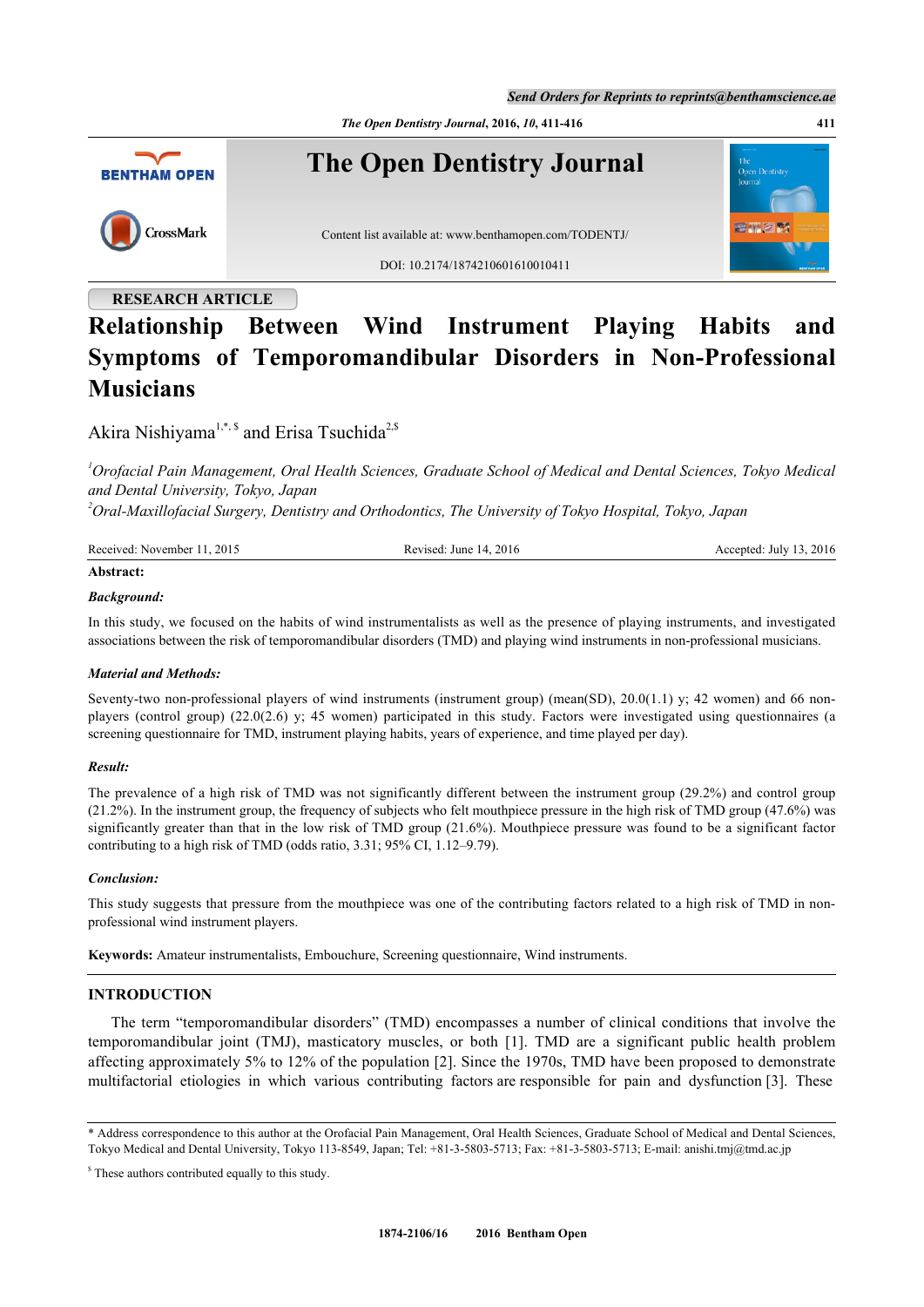#### **412** *The Open Dentistry Journal, 2016, Volume 10 Nishiyama and Tsuchida*

factors include structural conditions, psychological morbidity, and behavioral problems such as parafunctional habits [\[4](#page-4-3), [5\]](#page-4-4). It is thought that trauma and habitual behaviors that burden the TMJ and masticatory muscles influence the development of TMD. Several studies support an association between bruxism and myofascial pain or TMD [[6](#page-4-5) - [8\]](#page-4-6). Nishiyama *et al*. [[9\]](#page-4-7) reported that habitual behavioral factors such as sleep and awake bruxism had a stronger effect on the symptoms of TMD than psychosocial factors such as stress. Behavioral factors can include parafunctional habits, such as bruxism, nail biting, gum chewing, and playing a musical instrument.

Playing a musical instrument, such as wind instruments and string instruments that are held between the shoulder and angle of the jaw, could overload the masticatory muscles and orofacial skeletal system, thereby possibly causing TMD or worsening existing TMD [[10](#page-4-8)]. However, most studies have investigated string instruments such as the violin and viola. Only a few studies have explored wind instruments in association with symptoms of TMD [[11](#page-4-9)]. It is inferred that the relationship between playing wind instruments and TMD is stronger, because playing wind instruments involves facial muscles, including the masticatory muscles, even more so than string instruments.

However, Attallah *et al*. [\[10](#page-4-8)] reported in a review of the literature that no clear-cut conclusion could be drawn as to whether playing a musical instrument was associated with TMD, either directly or in combination with other factors.

In this study, we focused on the habits of wind instrumentalists as well as the presence of playing instruments, and investigated associations between the risk of TMD and playing wind instruments in non-professional players.

## **MATERIALS AND METHODOLOGY**

#### **Subjects and Data Collection**

We recruited 72 wind instrumentalists (instrument group) who belonged to the orchestras of 3 universities in Tokyo, and 66 non-players (control group) who were similar to the instrument group in age and sex, enrolled at Tokyo Medical and Dental University, and had not played any musical instrument within 1 y.

This cross-sectional study was performed using an anonymous questionnaire with the approval (No. 997) of the ethics committee of the Tokyo Medical and Dental University, Japan. After the purpose and contents of the study questionnaire were explained before the study commenced, questionnaires were distributed to all subjects, and completed questionnaires were collected afterward. Written informed consent was not obtained because the identification of individuals was not required; answering the questionnaire was considered consent to participate.

## **Questionnaire**

The administered questionnaire is shown in Table **[1](#page-1-0)**. Sex, age, and responses to items 1-10 were recorded. Items 1-4 are questions related to screening for TMD (screening questionnaire for TMD: SQ-TMD) that were developed by Sugisaki *et al.* [\[12](#page-4-10)]. The subjects rated the 4 screening items using a 5-point numeric rating scale (0 to 4).

| <b>Ouestion</b> item |                                                                                                                                                                           | <b>Abbreviated form</b>      |
|----------------------|---------------------------------------------------------------------------------------------------------------------------------------------------------------------------|------------------------------|
| Q1                   | If you open your mouth wide, can you fit 3 fingers held vertically in your mouth?                                                                                         | Limited mouth opening        |
| Q2                   | Do you experience pain in the face, jaw, temple, or in front of the ear when you open and close<br>vour mouth?                                                            | Mouth-opening pain           |
| Q <sub>3</sub>       | Can you open your mouth without any deviation?                                                                                                                            | Mouth-opening deviation      |
| Q4                   | Do you experience pain in the face, jaw, temple, or in front of the ear when you eat hard foods Chewing-induced pain<br>such as beef jerky, dried cuttlefish, or octopus? |                              |
|                      | Only instrument players answered the following questions                                                                                                                  |                              |
| Q <sub>5</sub>       | Do you play the instrument with your head tilted forward?                                                                                                                 | Head tilted forward          |
| Q <sub>6</sub>       | Do you play the instrument with incorrect embouchure*?                                                                                                                    | Incorrect embouchure         |
| Q7                   | Are you using an instrument with strong mouthpiece resistance?                                                                                                            | Strong resistance            |
| Q <sub>8</sub>       | When you play the instrument, do you press the mouthpiece against your mouth?                                                                                             | Pressure from the mouthpiece |
| Q <sub>9</sub>       | How many years have you played the instrument?                                                                                                                            | Years of experience          |
| Q10                  | How many hours per day do you play the instrument?                                                                                                                        | Playing time per day         |

<span id="page-1-0"></span>**Table 1. Questionnaire.**

The subjects were asked to answer question items 1-8 on a 5-point numeric rating scale.

Item1,3: 0) strongly agree,1) weakly agree, 2) neither agree nor disagree, 3) weakly disagree, or 4) strongly disagree. Item 2, 4-8: 0) strongly disagree,1) weakly disagree, 2) neither agree nor disagree, 3) weakly agree, or 4) strongly agree.

\* The form and function of the mouth while playing the instrument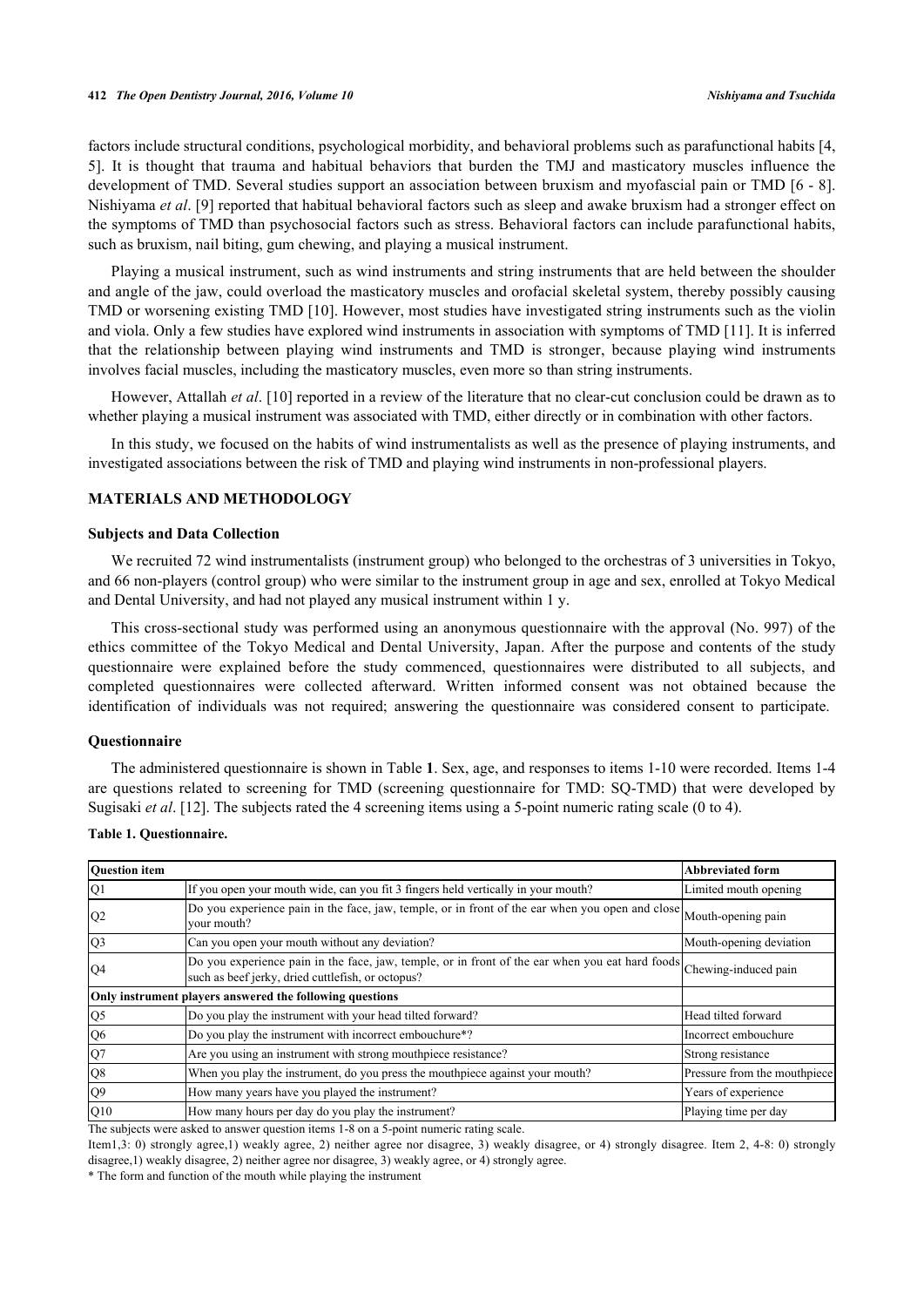The other 6 items were used to investigate factors related to playing wind instruments. Items 5-8 solicited information about habits while playing instruments, and the subjects were asked to rate these 4 question items using a 5 point numeric rating scale. Items 9 and 10 solicited information about years of experience and playing time per day.

#### **Statistical Analysis**

On the SO-TMD, participants with a score  $\geq 5.0$  were assigned to the high risk of TMD (H-TMD) group, whereas those with a score  $\leq 4.0$  were assigned to the low risk of TMD (L-TMD) group.

The statistical analysis compared the instrument and control groups using Student's *t* tests and chi-squared tests. Comparisons between the H-TMD group and L-TMD group were performed in the instrument group using Student's *t* tests and chi-squared tests. For the item concerning habits while playing instruments, participants with a score  $\leq$  3 were assigned a value of "0 (low frequency)," whereas those with a score  $\geq$  4 were assigned a value of "1 (high frequency)."

In the instrument group, factors influencing the H-TMD were estimated using a logistic regression analysis with odds ratios (ORs) and 95% CIs as measures of association. The dependent variable was the result of the screening for TMD (L-TMD, 0; H-TMD, 1). Meanwhile, the independent variables were age, sex, years of experience, playing time per day, and various habits while playing instruments (low frequency, 0; high frequency, 1). The covariates were entered into the logistic regression analysis with a forward stepwise technique;  $P \le 0.05$  was considered statistically significant. All statistical analyses were performed using the Statistical Package for the Social Sciences (SPSS) (version 21.0, IBM, Tokyo, Japan).

## **RESULTS**

Characteristics of the instrument and control groups are shown in Table **[2](#page-2-0)**. The prevalence of the H-TMD was not significantly different between the instrument and control groups ( $P = 0.283$ ).

|                              | Total     | Instrument group | Control group | P value            |
|------------------------------|-----------|------------------|---------------|--------------------|
| IN                           | 138       | ت ا              | 166           |                    |
| Age: $y(SD)$                 | 21.0(2.2) | 120.0(1.1)       | 22.0(2.6)     | $\leq 0.001**$     |
| Women $(\% )$                | 87(63.0)  | 142(58.3)        | 45(68.2)      | 0.231 <sup>b</sup> |
| High risk of TMD $(\%)$      | 35(25.4)  | 21(29.2)         | 14(21.2)      | $0.283^{b}$        |
| state of the contract of the | .         | .                |               |                    |

<span id="page-2-0"></span>**Table 2. Ratio of subjects with a high risk of TMD between the instrument and control groups.**

TMD, temporomandibular disorders; a, *t* test; b, chi-squared test;  $* P \le 0.05$ 

In the instrument group, the frequency of pressure from the mouthpiece in the H-TMD group was significantly greater than that in the L-TMD group  $(P < 0.05)$  (Table [3](#page-2-1)). Table [4](#page-3-0) shows the results of the logistic regression analysis. The only statistically significant independent variable  $(P < 0.05)$  is shown. Pressure from the mouthpiece was found to be a significant factor contributing to an H-TMD (OR, 3.31; 95% CI, 1.12-9.79).

#### <span id="page-2-1"></span>**Table 3. Comparison between the high and low risk of TMD groups in the instrument group.**

|                                                     | <b>Instrument group</b>               | P value                       |                    |
|-----------------------------------------------------|---------------------------------------|-------------------------------|--------------------|
|                                                     | <b>High risk of TMD</b><br>$(N = 21)$ | Low risk of TMD<br>$(N = 51)$ |                    |
| Women $(\%)$                                        | 14(66.7)                              | 28(54.9)                      | $0.357^{\rm b}$    |
| Head tilted forward: high frequency (%)             | 5(23.8)                               | 13(25.5)                      | 0.881 <sup>b</sup> |
| Incorrect embouchure: high frequency (%)            | 6(28.6)                               | 9(17.6)                       | 0.300 <sup>b</sup> |
| Strong resistance: high frequency (%)               | 9(42.9)                               | 18(35.3)                      | $0.547^{\rm b}$    |
| Pressure from the mouthpiece: high frequency $(\%)$ | 10(47.6)                              | 11(21.6)                      | $0.027*^{b}$       |
| Mean years of experience: y (SD)                    | 6.5(2.1)                              | 6.1(2.9)                      | $0.573^{\circ}$    |
| Mean playing time: h (SD)                           | 1.9(0.99)                             | 2.0(0.89)                     | $0.573^{\circ}$    |

TMD, temporomandibular disorders; a, *t* test; b, chi-squared test; \* *P* < 0.05

## **DISCUSSION**

#### **Screening Questionnaire for TMD**

The SQ-TMD used in this study was developed by Sugisaki *et al*. [\[12\]](#page-4-10). They extracted 4 items from a 20-item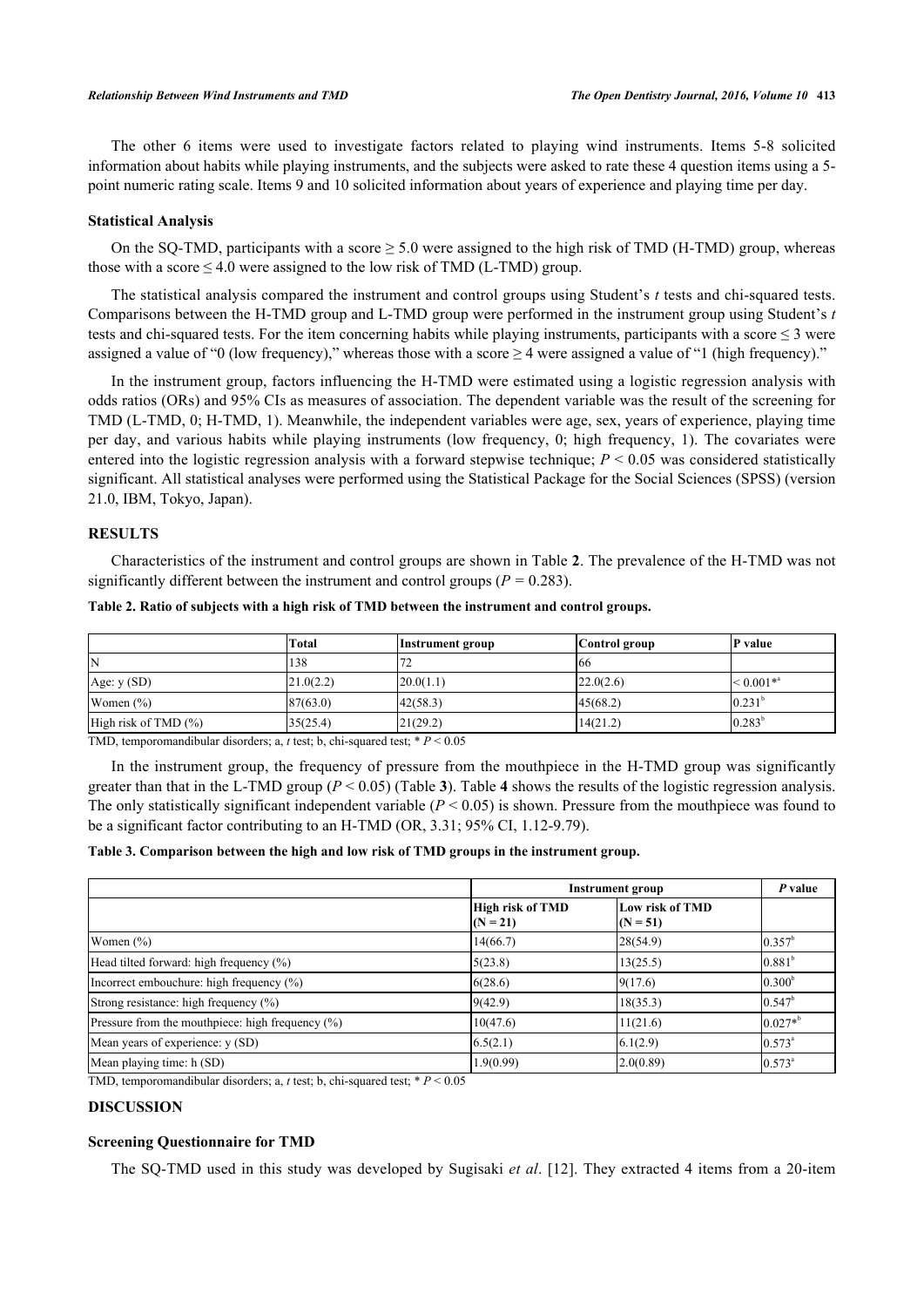questionnaire administered to dental patients. When the cut-off value for the total score from these 4 items was 4.5, the sensitivity, specificity, and false-positive rate derived from the screening for TMD were 0.746, 0.811, and 0.189, respectively [\[12](#page-4-10)]. From these results, participants with a score  $\geq$  5.0 were assigned to the H-TMD group, whereas those with a score  $\leq 4.0$  were assigned to the L-TMD group. One item related to joint noise was omitted from the screening questionnaire, as an analysis using non-parametric item response theory (a Mokken analysis) showed that the validity of the 4 included items was higher than that of the 5 items. Nishiyama *et al*. [[13](#page-4-11)] showed that the true-positive rate of detecting TMD (based on the Research Diagnostic Criteria for TMD: RDC/TMD) using the SQ-TMD was very high (81.6%), and the SQ-TMD could be used to screen for TMD in patients with moderate or severe pain and difficulty completing activities of daily living.

<span id="page-3-0"></span>

|  |  |  | Table 4. Results of the logistic regression analysis (the only significant factor). |  |
|--|--|--|-------------------------------------------------------------------------------------|--|
|  |  |  |                                                                                     |  |

|                                      | ' value | Odds ratio | 95%<br>$\sim$ |
|--------------------------------------|---------|------------|---------------|
| Pressur<br>trom<br>mouthpiece<br>the | 0.031   | .          | $-9.70$<br>.  |

#### **Comparison Between the Instrument and Control Groups**

In this study, the prevalence of the H-TMD among all subjects was 25.4%. According to the SQ-TMD survey results of a working population of 2203 subjects, the prevalence of the H-TMD was 16.4% [[9](#page-4-7)]. It was reported that TMD were a significant public health problem affecting approximately 5% to 12% of the population [[2\]](#page-4-1), and the prevalence among those younger than 30 years was higher than in those older than 30 years [\[14,](#page-4-12) [15](#page-5-0)]. Our result was consistent with the results of these studies. In this study, all participants were younger than 30 years of age. The ages of the participants were considered as one of the reasons for the high incidence of TMD.

The prevalence of the H-TMD in the instrument group (29.1%) was greater than that in the control group. Hada *et al*. [[14\]](#page-4-12) reported that the prevalence of TMD among wind instrumentalists was 31.5%. However, there was no statistically significant difference in our study. Few studies have investigated the relationship between playing wind instruments and TMD. Rampel *et al*. [\[16](#page-5-1)] reported that wind musicians showed a high incidence of developing TMD. On the other hand, Gotouda *et al*. [[17\]](#page-5-2) showed that the contractive load on jaw-closing muscles was small when playing both medium and high tones on a wind instrument, and playing an instrument for a long duration did not induce fatigue in the jaw-closing muscles.

#### **Instrument Group**

It is thought that trauma and habitual behaviors that burden the TMJ and masticatory muscles influence the development of TMD. Behavioral factors can include parafunctional habits, such as playing a musical instrument. Especially, wind instruments could overload the masticatory muscles and orofacial skeletal system, thereby possibly causing TMD or worsening existing TMD [[10\]](#page-4-8).

In the instrument group, the habit of strongly pressing the mouthpiece (or lead) to the lips was found to be a significant factor contributing to the manifestation of TMD. The mandible is pushed posteriorly by pressing the mouthpiece to the lip. It was considered that the duration of this pressure caused an overload of the TMJ or masticatory muscles. There is a report stating that the contractive load on jaw-closing muscles was small when playing a wind instrument [\[17](#page-5-2)]. However, participants in that study were professional musicians. Because participants in this study were students and non-professional musicians, it was considered that they had not been able to acquire the appropriate embouchure. It is possible that the embouchure during wind instrument playing is different between amateur musicians, professional musicians, and students who aim to become professionals. In many cases, because amateur musicians have not learned the correct embouchure, they may strongly press the mouthpiece (or lead) against their mouth or lip. According to research using a finite element method (FEM) in an anterior disc displacement model of the TMJ, a prolonged force equivalent to 20% of the maximum muscle contraction caused sustained displacement of the condyle, and large stresses were observed in the posterior part of the disc [[18\]](#page-5-3). Because an extension in the duration that a mouthpiece (or lead) presses strongly on the mouth or lip increases the load on the TMJ while playing wind instruments, there is the possibility that it caused TMJ pain.

#### **Limitations of the Study**

In this study, a 7% difference in the prevalence of TMD was observed between the instrument and control groups; however, the difference was not significant. The reasons were some limitations of our study. First, this was a cross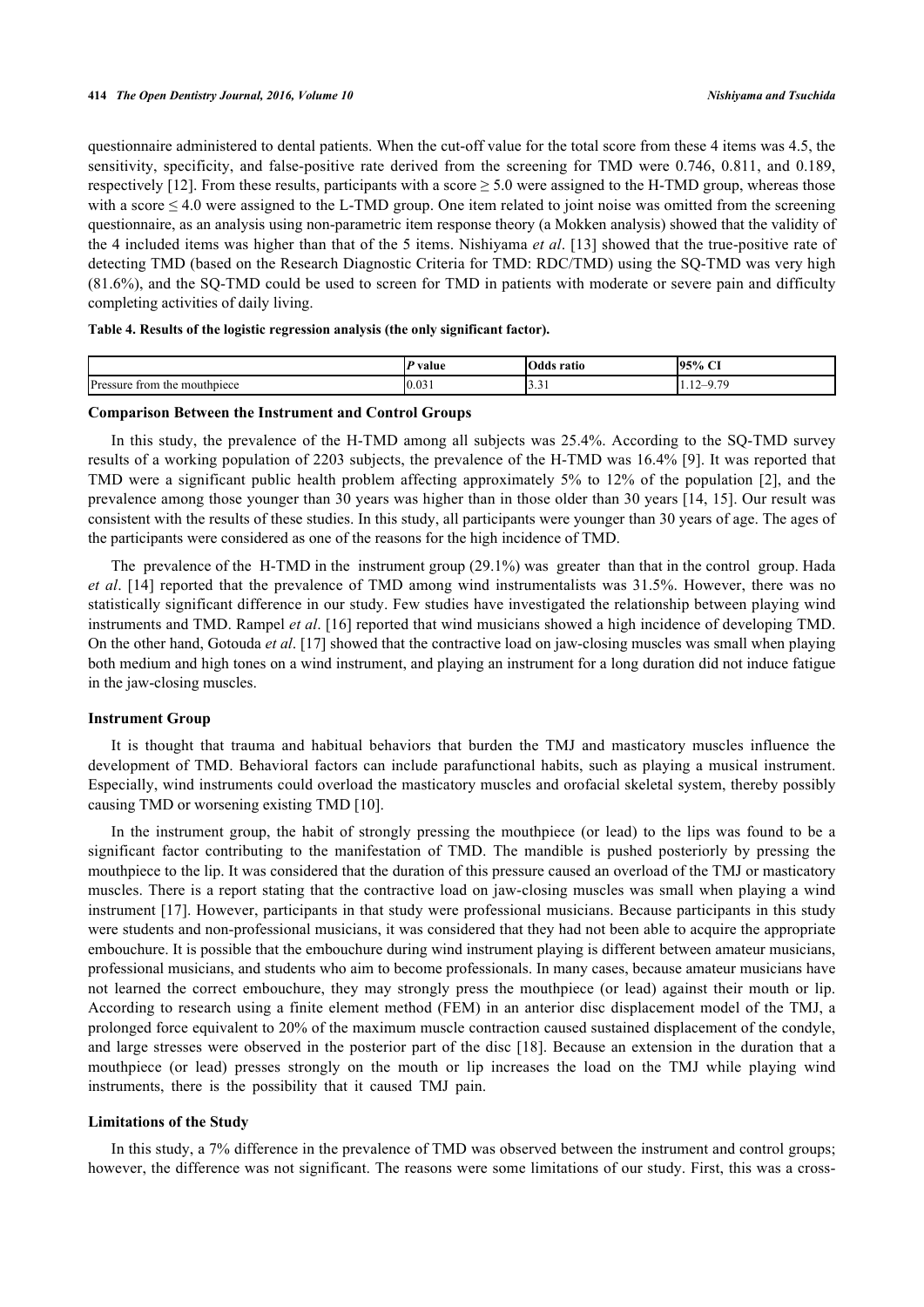sectional study, and the sample size was insufficient ( $n = 138$ ). G\*Power indicated that the ideal sample size would be 144 for an effect size of 0.3, an α-type error of 0.05, and a β-type error of 0.2. In the future, there is a need for further evaluation with improved statistical accuracy in a survey of a greater number of subjects. Second, this was not only a diagnosis made on a clinical and radiographic basis, but also based on the questionnaire analysis.

## **CONCLUSION**

This study suggests that pressure from the mouthpiece was one of the contributing factors related to the H-TMD in non-professional wind instrument players. Therefore, wind instrumentalists should be taught by an instructor about correct embouchure and playing method when learning to play the instrument.

## **CONFLICT OF INTEREST**

The authors confirm that this article content has no conflict of interest.

## **ACKNOWLEDGEMENTS**

The authors would like to thank the research staff for their invaluable contributions to this work. In addition, we thank the subjects who participated in this study.

#### **REFERENCES**

- <span id="page-4-0"></span>[1] Okeson JP. Orofacial pain: Guidelines for assessment, diagnosis and management. Chicago: Quintessence 1996.
- <span id="page-4-1"></span>[2] National Institute of Dental and Craniofacial Research. Facial pain. Available from: [http://www.nidcr.nih.gov/DataStatistics/](http://www.nidcr.nih.gov/DataStatistics/FindDataByTopic/FacialPain/?_ga=1.163475386.766023450.1453186059) [FindDataByTopic/FacialPain/?\\_ga=1.163475386.766023450.1453186059](http://www.nidcr.nih.gov/DataStatistics/FindDataByTopic/FacialPain/?_ga=1.163475386.766023450.1453186059)
- <span id="page-4-2"></span>[3] Oral K, Bal Küçük B, Ebeoğlu B, Dinçer S. Etiology of temporomandibular disorder pain. Agri 2009; 21(3): 89-94. [PMID: [19779999\]](http://www.ncbi.nlm.nih.gov/pubmed/19779999)
- <span id="page-4-3"></span>[4] Schiffman EL, Fricton JR, Haley D. The relationship of occlusion, parafunctional habits and recent life events to mandibular dysfunction in a non-patient population. J Oral Rehabil 1992; 19(3): 201-23. [\[http://dx.doi.org/10.1111/j.1365-2842.1992.tb01095.x\]](http://dx.doi.org/10.1111/j.1365-2842.1992.tb01095.x) [PMID: [1500964](http://www.ncbi.nlm.nih.gov/pubmed/1500964)]
- <span id="page-4-4"></span>[5] Yap AU, Dworkin SF, Chua EK, List T, Tan KB, Tan HH. Prevalence of temporomandibular disorder subtypes, psychologic distress, and psychosocial dysfunction in Asian patients. J Orofac Pain 2003; 17(1): 21-8. [PMID: [12756927\]](http://www.ncbi.nlm.nih.gov/pubmed/12756927)
- <span id="page-4-5"></span>[6] Dahlström L, Carlsson SG, Gale EN, Jansson TG. Stress-induced muscular activity in mandibular dysfunction: effects of biofeedback training. J Behav Med 1985; 8(2): 191-200. [\[http://dx.doi.org/10.1007/BF00845520\]](http://dx.doi.org/10.1007/BF00845520) [PMID: [4032474](http://www.ncbi.nlm.nih.gov/pubmed/4032474)]
- [7] Glaros AG, Glass EG, Brockman D. Electromyographic data from TMD patients with myofascial pain and from matched control subjects: evidence for statistical, not clinical, significance. J Orofac Pain 1997; 11(2): 125-9. [PMID: [10332318\]](http://www.ncbi.nlm.nih.gov/pubmed/10332318)
- <span id="page-4-6"></span>[8] Mercuri LG, Olson RE, Laskin DM. The specificity of response to experimental stress in patients with myofascial pain dysfunction syndrome. J Dent Res 1979; 58(9): 1866-71. [\[http://dx.doi.org/10.1177/00220345790580090401\]](http://dx.doi.org/10.1177/00220345790580090401) [PMID: [290651](http://www.ncbi.nlm.nih.gov/pubmed/290651)]
- <span id="page-4-7"></span>[9] Nishiyama A, Kino K, Sugisaki M, Tsukagoshi K. Influence of psychosocial factors and habitual behavior in temporomandibular disorderrelated symptoms in a working population in Japan. Open Dent J 2012; 6: 240-7. [\[http://dx.doi.org/10.2174/1874210601206010240\]](http://dx.doi.org/10.2174/1874210601206010240) [PMID: [23346261](http://www.ncbi.nlm.nih.gov/pubmed/23346261)]
- <span id="page-4-8"></span>[10] Attallah MM, Visscher CM, van Selms MK, Lobbezoo F. Is there an association between temporomandibular disorders and playing a musical instrument? A review of literature. J Oral Rehabil 2014; 41(7): 532-41. [\[http://dx.doi.org/10.1111/joor.12166\]](http://dx.doi.org/10.1111/joor.12166) [PMID: [24702514](http://www.ncbi.nlm.nih.gov/pubmed/24702514)]
- <span id="page-4-9"></span>[11] Steinmetz A, Ridder PH, Methfessel G, Muche B. Professional musicians with craniomandibular dysfunctions treated with oral splints. Cranio 2009; 27(4): 221-30. [\[http://dx.doi.org/10.1179/crn.2009.033](http://dx.doi.org/10.1179/crn.2009.033)] [PMID: [19891256\]](http://www.ncbi.nlm.nih.gov/pubmed/19891256)
- <span id="page-4-10"></span>[12] Sugisaki M, Kuruma R, Kino K, *et al.* Selection of question items for screening patients with temporomandibular disorders and estimation of their validity. J Jpn Soc TMJ 2007; 19: 177-84.
- <span id="page-4-11"></span>[13] Nishiyama A, Otomo N, Tsukagoshi K, Tobe S, Kino K. The true-positive rate of a screening questionnaire for temporomandibular disorders. Open Dent J 2014; 8: 236-40. [\[http://dx.doi.org/10.2174/1874210601408010236\]](http://dx.doi.org/10.2174/1874210601408010236) [PMID: [25614769](http://www.ncbi.nlm.nih.gov/pubmed/25614769)]
- <span id="page-4-12"></span>[14] Macfarlane TV, Blinkhorn AS, Davies RM, Kincey J, Worthington HV. Oro-facial pain in the community: prevalence and associated impact. Community Dent Oral Epidemiol 2002; 30(1): 52-60. [\[http://dx.doi.org/10.1034/j.1600-0528.2002.300108.x\]](http://dx.doi.org/10.1034/j.1600-0528.2002.300108.x) [PMID: [11918576](http://www.ncbi.nlm.nih.gov/pubmed/11918576)]